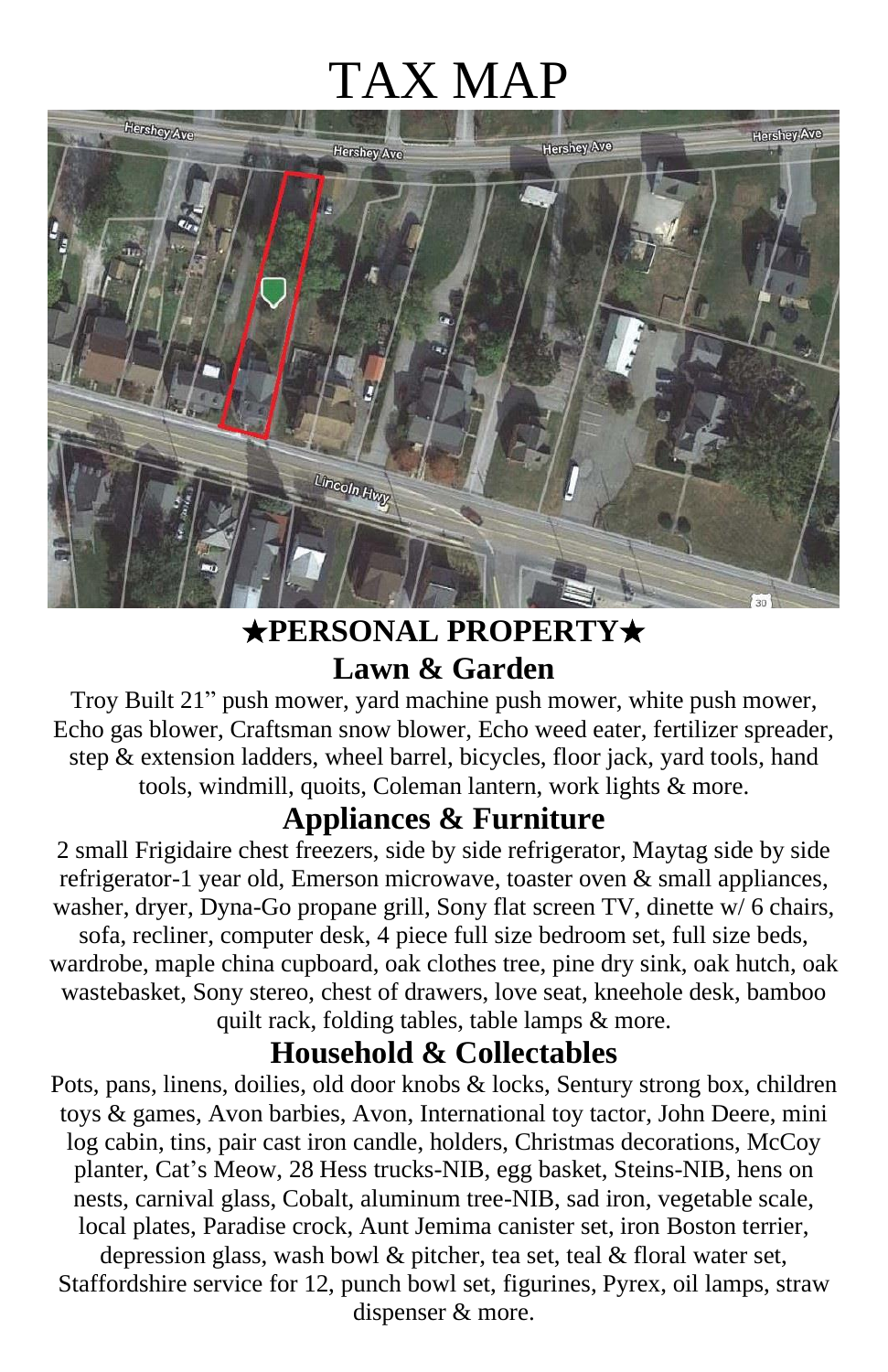# PUBLIC AUCTION

VALUABLE LANCASTER CO. REAL ESTATE **3143 Lincoln Highway East Paradise, PA 17562 Large Single Home with Detached 1 Car Garage on a .31 Acre +/- Level Lot Quality Antiques, Furniture, Glassware, Local Collectables, Lawn & Garden Items, Tools & Household Goods Tuesday, July** 

**Real Estate Sold at 6 PM** Paradise Twp – Pequea Valley School District







(717) 442-9221 (610) 384-8433 [www.barrdavis.com](http://www.barrdavis.com/) AY-002084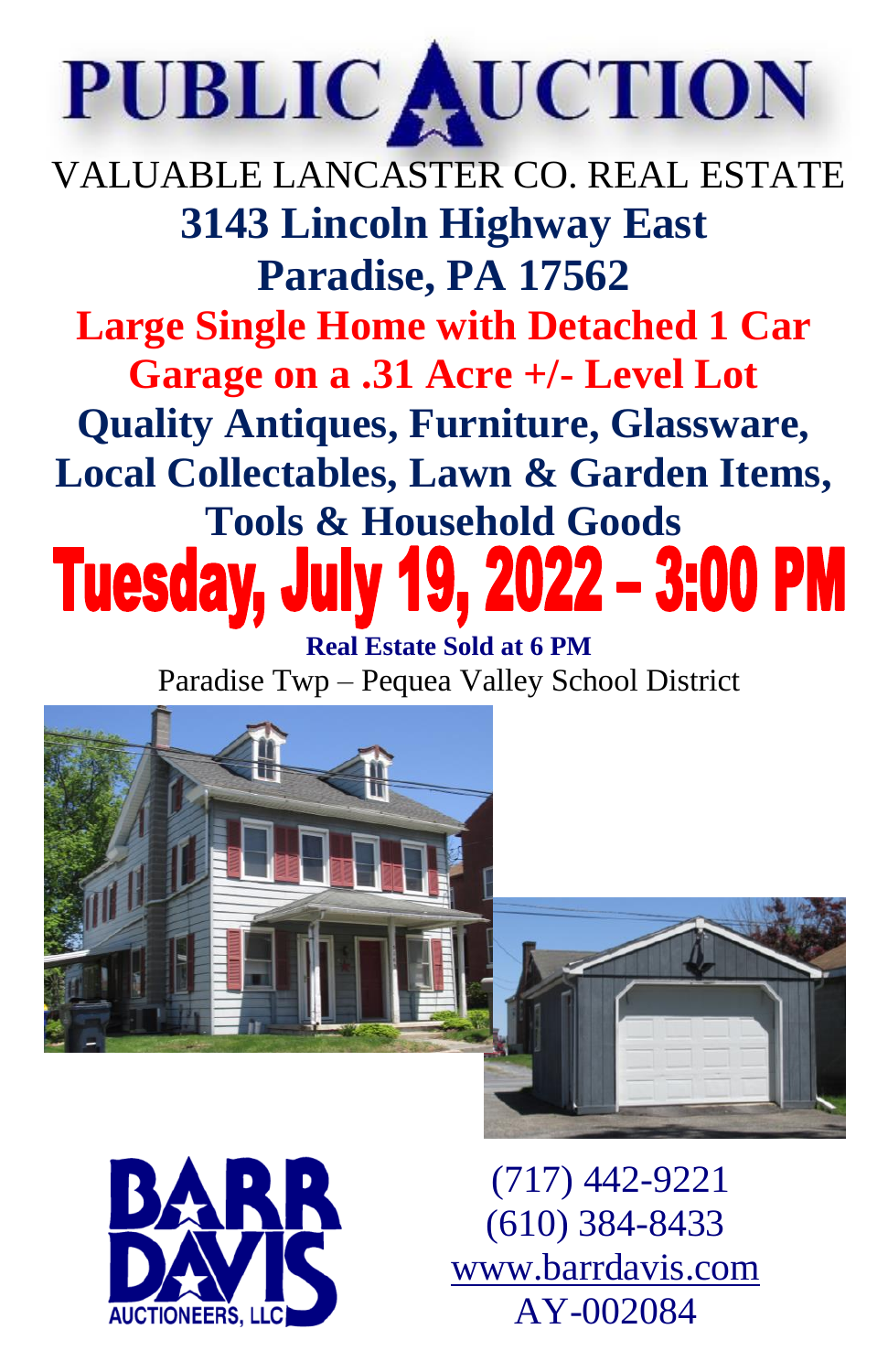|               | <b>ADDRESS:</b> 3143 Lincoln Highway, East, Paradise, PA 17562 |  |  |
|---------------|----------------------------------------------------------------|--|--|
| DATE:         | Tuesday, July 19, 2022 3 PM Real Estate at 6 PM                |  |  |
| <b>OWNER:</b> | Thomas L. Hersh, Estate                                        |  |  |

#### ★**FEATURES**★

Large Former Twin Dwelling Converted to Single Family Home with a Detached 1 Car Garage on a .31 Acre +/- Level Lot. Seriously for Sale – Don't Miss it!

#### ★**SPECIAL FEATURES**★

1 st Floor Bedroom and Full Bath Covered Side Porch Ceiling Fan in Most Rooms 7'x8' Mudroom off Kitchen Floored Attic Storage

#### ★**PURCHASE PRICE INCLUDES**★

Propane Oven/Range Dishwasher "AS IS"

## ★**REAL ESTATE AUCTION TERMS**★

10% Down payment day of Auction. Balance by August 26, 2022. Buyer pays all Realty Transfer Taxes.

### ★**OPEN FOR INSPECTION**★

Wednesday, June 22, 2022 from  $4-6^{pm}$  & Saturday, June 25, 2022 from 1-3<sup>pm</sup> *Call Auctioneers for complete brochure or private showing.*

### ★**DIRECTIONS**★

Property located on the North side of Lincoln Highway in Paradise. Just East of Old Leacock Road.

*The information contained in this brochure is believed to be accurate, but is not guaranteed*.